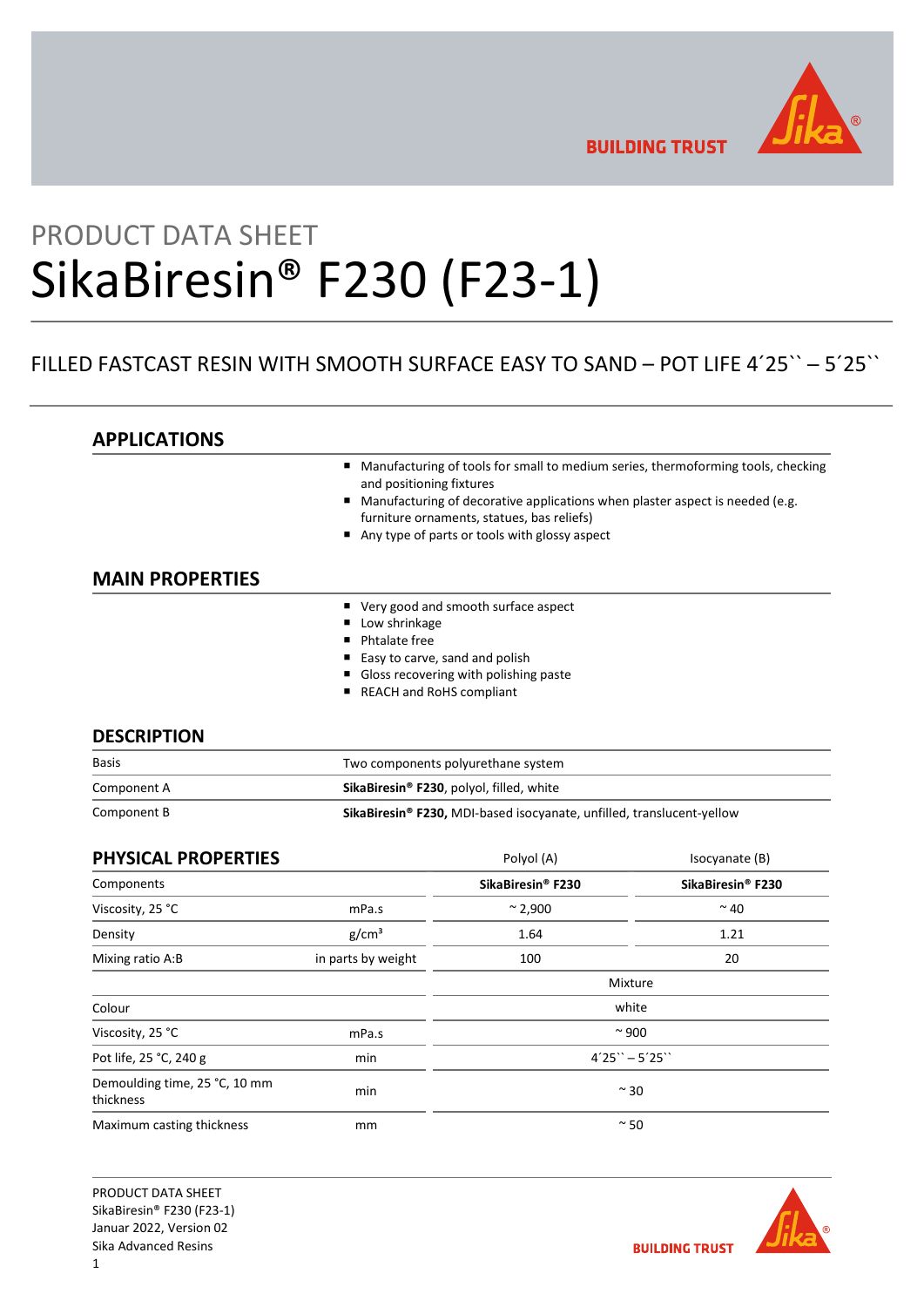# MECHANICAL PROPERTIES

approx. values; values after post curing 7 d / 23 °C

| Density, 23 °C                | ISO 2781       | g/cm <sup>3</sup> | 1.58  |
|-------------------------------|----------------|-------------------|-------|
| Shore hardness                | <b>ISO 868</b> | -                 | D 80  |
| Flexural modulus              | ISO 178        | MPa               | 3,200 |
| Flexural strength             | <b>ISO 178</b> | <b>MPa</b>        | 47    |
| Tensile strength              | <b>ISO 527</b> | MPa               | 30    |
| Compressive strength at yield | ISO 604        | MPa               | 63    |
| Linear shrinkage,             | Internal test  | mm/m              |       |
| 1000 x 50 x 10 mm             |                |                   |       |

# THERMAL AND SPECIFIC PROPERTIES

| approx. values               |           |        |        |
|------------------------------|-----------|--------|--------|
| Glass transition temperature | ISO 11359 | $\sim$ | 60     |
| Glass transition temperature | ISO 11359 | ∘∼     | $107*$ |
|                              |           |        | .      |

\* values after post curing:

| 3 h / 80 °C |  |  |
|-------------|--|--|
|-------------|--|--|

| <b>PACKAGING UNITS</b> |                                                                                                                                                                                                                                                                                                                                                                                  |                                                                                                                                                                                                                                                                                                                                                                                                                                                                                                                                                                                                                                                                                    |
|------------------------|----------------------------------------------------------------------------------------------------------------------------------------------------------------------------------------------------------------------------------------------------------------------------------------------------------------------------------------------------------------------------------|------------------------------------------------------------------------------------------------------------------------------------------------------------------------------------------------------------------------------------------------------------------------------------------------------------------------------------------------------------------------------------------------------------------------------------------------------------------------------------------------------------------------------------------------------------------------------------------------------------------------------------------------------------------------------------|
|                        | ■ Polyol (A), SikaBiresin® F230<br>Isocyanate (B), SikaBiresin <sup>®</sup> F230                                                                                                                                                                                                                                                                                                 | $6 \times 1$ kg / 5 kg<br>$6 \times 0.2$ kg / 1 kg                                                                                                                                                                                                                                                                                                                                                                                                                                                                                                                                                                                                                                 |
| <b>PROCESSING DATA</b> |                                                                                                                                                                                                                                                                                                                                                                                  |                                                                                                                                                                                                                                                                                                                                                                                                                                                                                                                                                                                                                                                                                    |
|                        | Pay attention to dry conditions and dry mould surfaces while processing.<br>If mould surface is porous it must be sealed prior applying release agent.<br>Recommend release agents are wax based. For more information, and<br>technical assistance.<br>■ Component A must be stirred thoroughly before use.<br>the deepest point<br>properties.<br>conformer while post curing. | $\blacksquare$ The material, processing and mould temperature should be at least $18 - 25$ °C.<br>recommendation see Product Data Sheets of Sika release agents or contact local<br>Both components have to be mixed thoroughly with a spatula or low-rpm stirrer<br>according to mixing ratio and poured immediately into the mould starting from<br>Further post curing of the demoulded part can improve the final mechanical<br>Depending on the geometry and weight of the part, it is recommended to use a<br>For cleaning the final part from release agent residues, we recommend Sika®<br>Reinigungsmittel-5. Before use of other cleaners, compatibility must be tested. |

# STORAGE CONDITIONS

| Shelf life          | Polyol (A), SikaBiresin <sup>®</sup> F230<br>9 months<br>■ Isocyanate (B), SikaBiresin® F230<br>6 months                     |                                                                               |  |
|---------------------|------------------------------------------------------------------------------------------------------------------------------|-------------------------------------------------------------------------------|--|
| Storage temperature | Polyol (A), SikaBiresin <sup>®</sup> F230<br>$15 - 25 °C$<br>$15 - 25 °C$<br>■ Isocyanate (B), SikaBiresin <sup>®</sup> F230 |                                                                               |  |
| Opened packagings   | ingress.<br>The residual material needs to be used up as soon as possible                                                    | ■ Containers must be closed tightly immediately after use to prevent moisture |  |

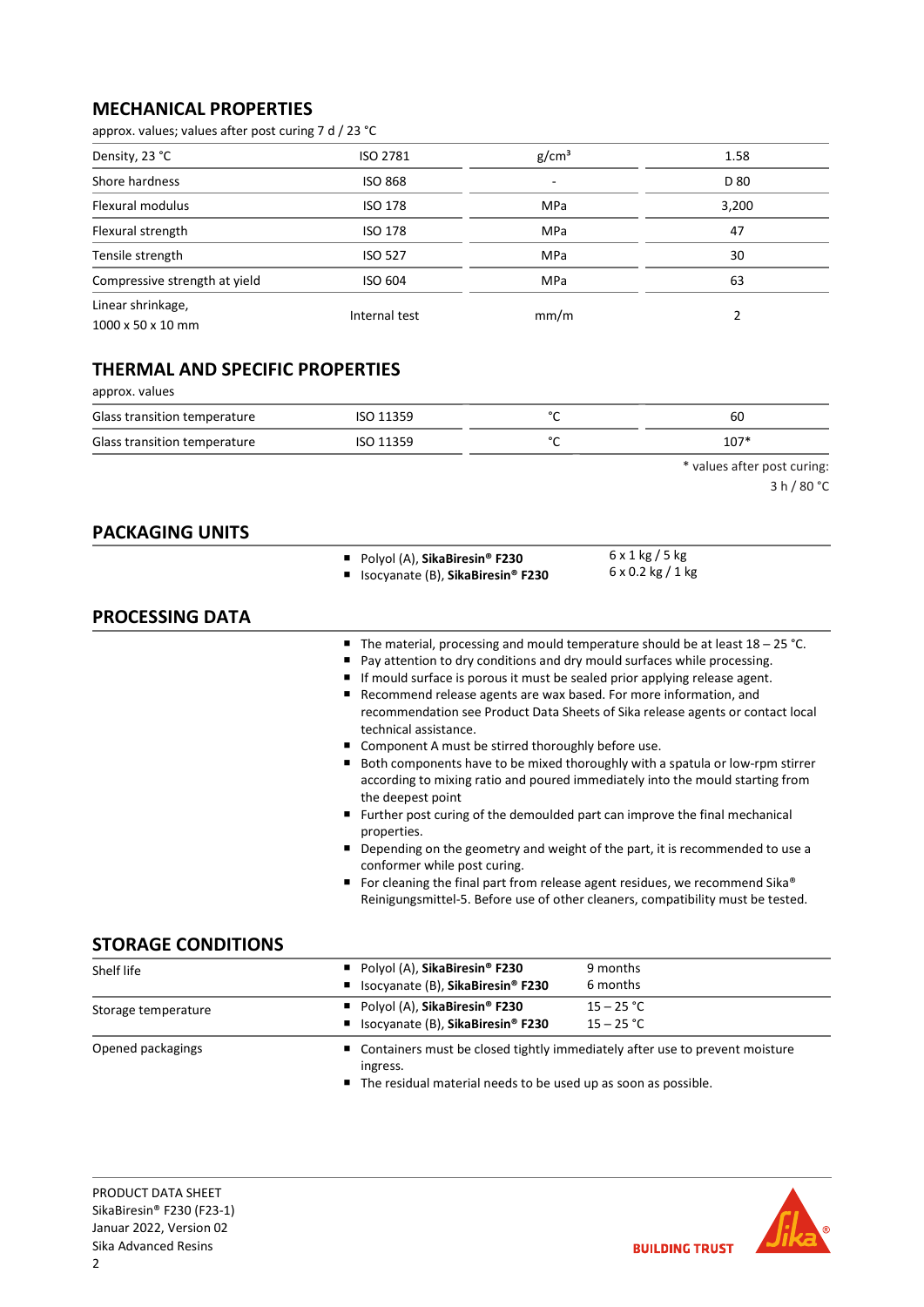## FURTHER INFORMATION

The information herein is offered for general guidance only. Advice on specific applications is available on request from the Technical Department of Sika Advanced Resins. Copies of the following publications are available on request: Safety Data Sheets

## BASIS OF PRODUCT DATA

All technical data stated in this document are based on laboratory tests. Actual measured data may vary due to circumstances beyond our control.

## HEALTH AND SAFETY INFORMATION

For information and advice regarding transportation, handling, storage and disposal of chemical products, users shall refer to the actual Safety Data Sheets containing physical, ecological, toxicological and other safety-related data.

## LEGAL NOTICE

The information, and, in particular, the recommendations relating to the application and enduse of Sika products, are given in good faith based on Sika's current knowledge and experience of the products when properly stored, handled and applied under normal conditions in accordance with Sika's recommendations. In practice, the differences in materials, substrates and actual site conditions are such that no warranty in respect of merchantability or of fitness for a particular purpose, nor any liability arising out of any legal relationship whatsoever, can be inferred either from this information, or from any written recommendations, or from any other advice offered. The user of the product must test the product's suitability for the intended application and purpose. Sika reserves the right to change the properties of its products. The proprietary rights of third parties must be observed. All orders are accepted subject to our current terms of sale and delivery. Users must always refer to the most recent issue of the local Product Data Sheet for the product concerned, copies of which will be supplied on request.